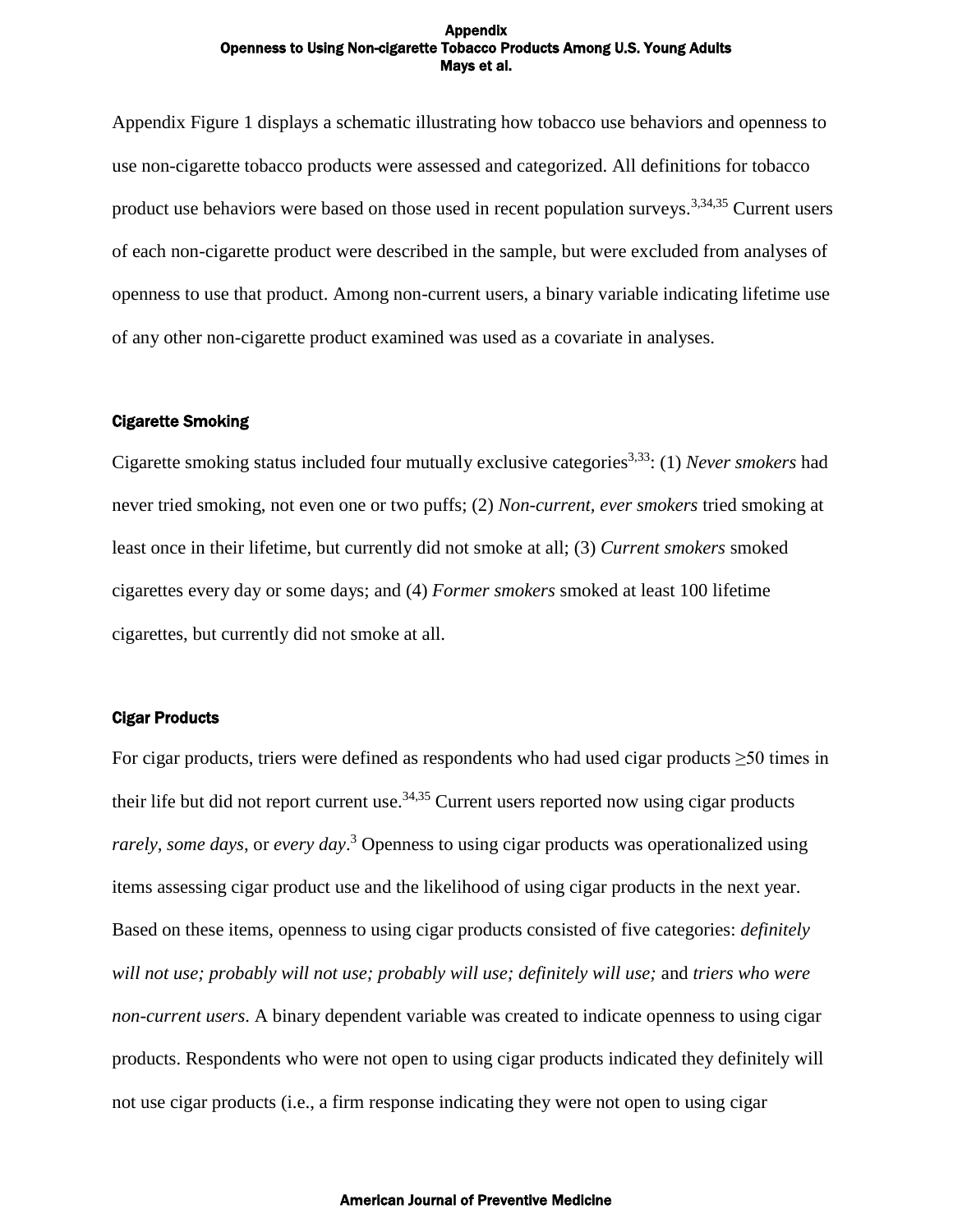products). Respondents who were open to using cigar products were those who had tried cigar products previously or indicated any other response on the openness item (i.e., probably will not use, probably will use, definitely will use).

## Electronic Cigarettes

For electronic cigarettes (e-cigarettes), triers were respondents who had tried e-cigarettes at least once in their lifetime, but did not report current use. Current users reported now using ecigarettes *rarely*, *some days*, or *every day*. <sup>3</sup> Openness to using e-cigarettes was operationalized using items assessing e-cigarette awareness, ever use, and the likelihood of using e-cigarettes in the next year. Based on these items, openness to using e-cigarettes consisted of five categories: *not aware of e-cigarettes* or *definitely will not use; probably will not use; probably will use; definitely will use;* and *triers who were non-current users*. A binary dependent variable was created to indicate openness to using e-cigarettes. Respondents who were not open to using ecigarettes either were not aware of e-cigarettes or indicated they definitely will not use ecigarettes (i.e., a firm response indicating they were not open to using the product). Respondents who were open to using e-cigarettes were those who had tried e-cigarettes previously or indicated any other response on the openness item (i.e., probably will not use, probably will use, definitely will use).

## Hookah

For hookah, triers were respondents who had tried the product at least once in their lifetime, but did not report current use. Current users reported now using hookah *rarely*, *some days*, or *every day*. <sup>3</sup> Openness to using hookah was operationalized using items assessing product use and the likelihood of using hookah in the next year. Based on these items, openness to using hookah

### American Journal of Preventive Medicine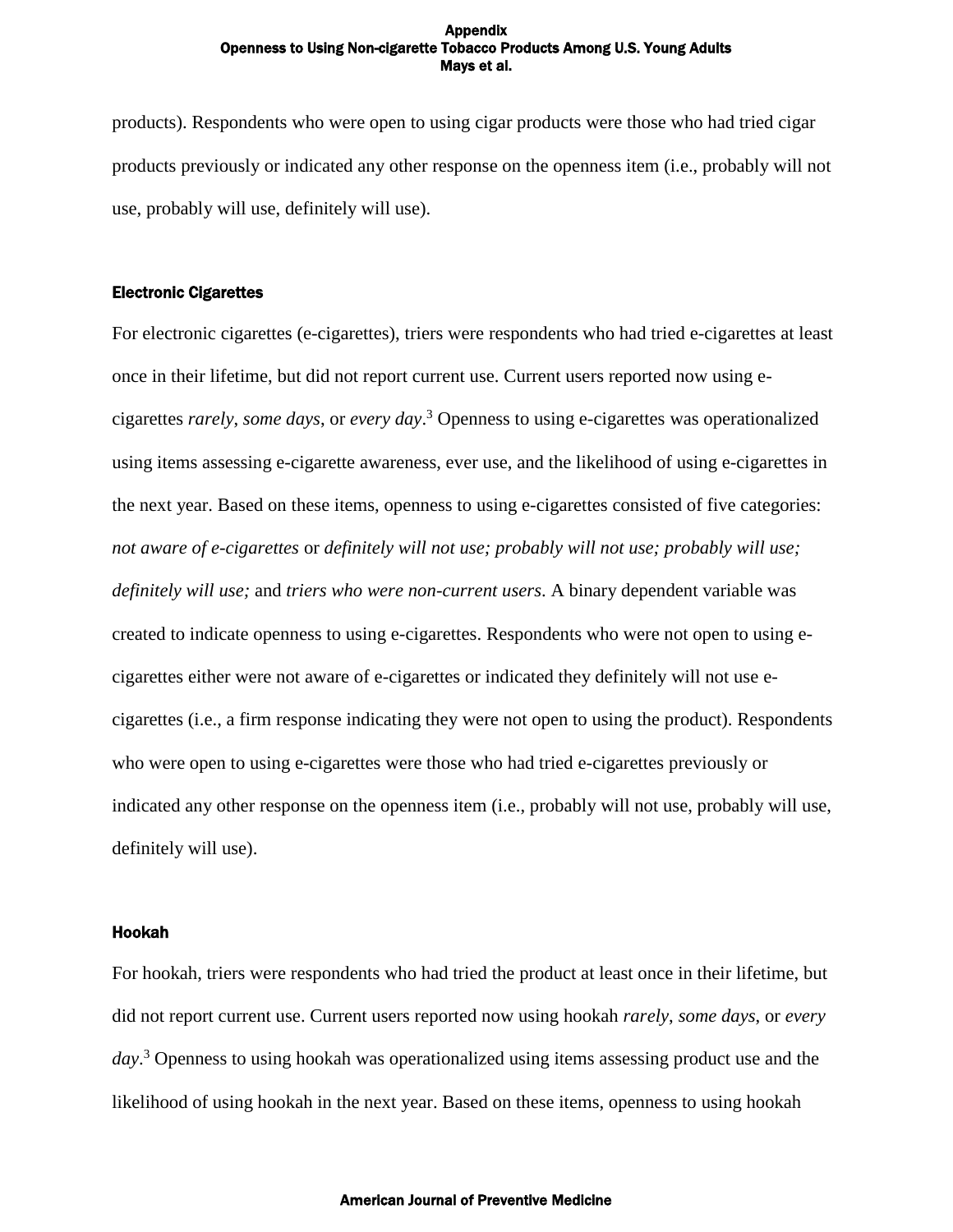consisted of five categories: *definitely will not use; probably will not use; probably will use; definitely will use;* and *triers who were non-current users*. A binary dependent variable was created to indicate openness to using hookah. Respondents who were not open to using hookah indicated they definitely will not use hookah (i.e., a firm response indicating they were not open to using hookah). Respondents who were open to using hookah were those who had tried hookah previously or indicated any other response on the openness item (i.e., probably will not use, probably will use, definitely will use).

## Pipe Tobacco

For pipe tobacco, triers were defined as respondents who had used the product  $\geq 50$  times in their life, but did not report current use.<sup>3,34,35</sup> Current users were defined as those who had tried pipe tobacco and reported now using pipe tobacco *rarely*, *some days*, or *every day*. <sup>3</sup> Openness to using pipe tobacco was operationalized using items assessing product use and the likelihood of using pipe tobacco in the next year. Based on these items, openness to using pipe tobacco consisted of five categories: *definitely will not use; probably will not use; probably will use; definitely will use;* and *triers who were non-current users*. A binary dependent variable was created to indicate openness to using pipe tobacco. Respondents who were not open to using pipe tobacco indicated they definitely will not use pipe tobacco (i.e., a firm response indicating they were not open to using pipe tobacco). Respondents who were open to using pipe tobacco were those who had tried pipe tobacco previously or indicated any other response on the openness item (i.e., probably will not use, probably will use, definitely will use).

# Chew, Snuff, Dip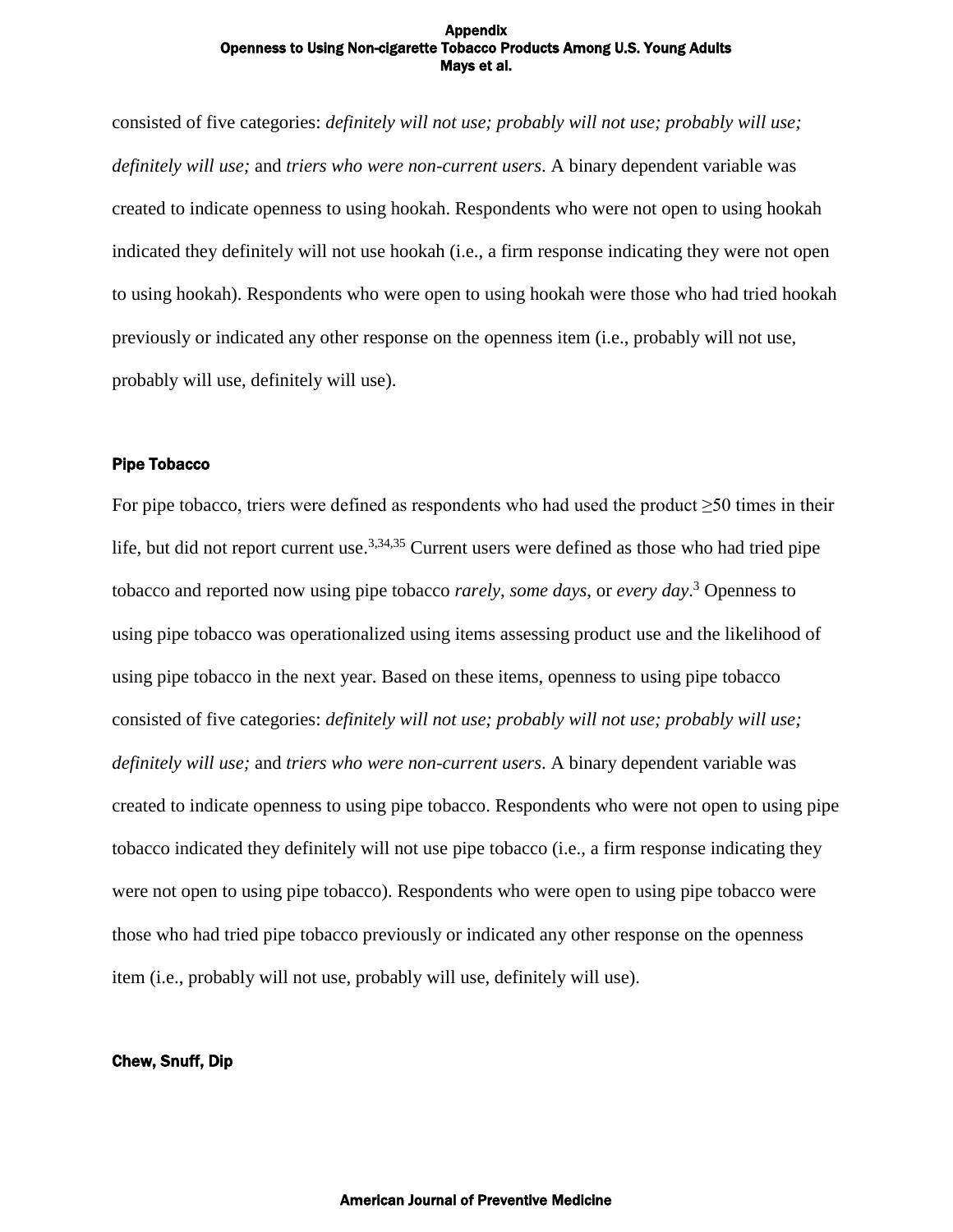Triers of chew, snuff, or dip were those who reported using the product ≥20 times in their life, but did not report current use.<sup>34,35</sup> Current users were defined as those who had tried chew, snuff, or dip and currently used the product *rarely*, *some days*, or *every day*. <sup>3</sup> Openness to using chew, snuff, or dip was operationalized using items assessing product use and the likelihood of using chew, snuff, or dip in the next year. Based on these items, openness to using chew, snuff, or dip consisted of five categories: *definitely will not use; probably will not use; probably will use; definitely will use;* and *triers who were non-current users*. A binary dependent variable was created to indicate openness to using chew, snuff, or dip. Respondents who were not open to using chew, snuff, or dip indicated they definitely will not use these products (i.e., a firm response indicating they were not open to using chew, snuff, or dip). Respondents who were open to using chew, snuff, or dip were those who had tried chew, snuff, or dip previously or indicated any other response on the openness item (i.e., probably will not use, probably will use, definitely will use).

# Snus and Dissolvables

For snus and dissolvables, the measures and variables used to define openness to using the products followed the same pattern. Triers were defined as respondents who had ever used the product. Current users were defined as those who had tried the product and currently used the product *rarely*, *some days*, or *every day*. <sup>3</sup> Openness to using the product was operationalized using items assessing product awareness, ever use, and the likelihood of using the product in the next year. Based on these items, openness to using the product consisted of five categories: *not aware of the product* or *definitely will not use; probably will not use; probably will use; definitely will use;* and *triers who were non-current users*. Binary dependent variables were created to indicate openness to using each product. Respondents who were not open to using the

### American Journal of Preventive Medicine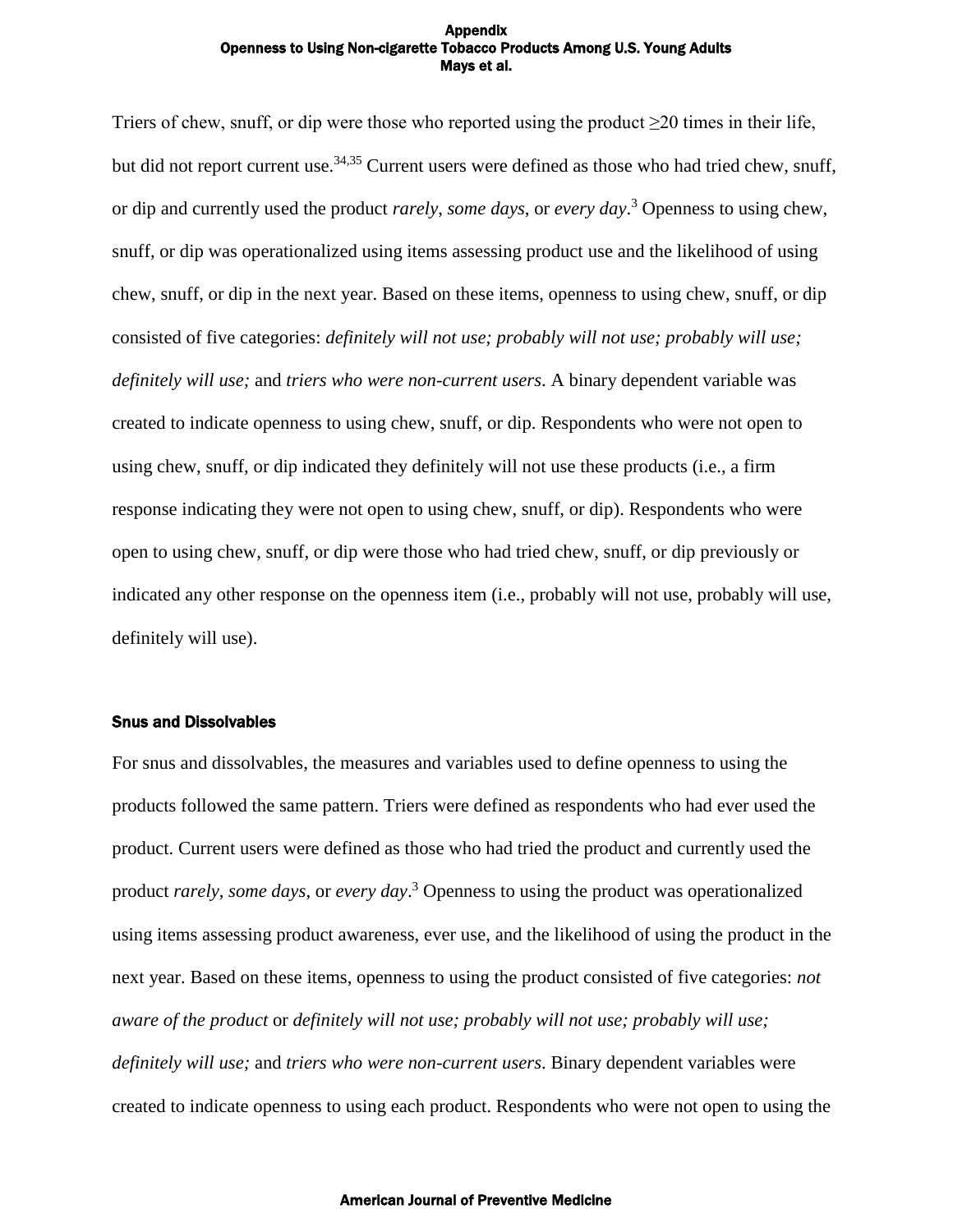product either were not aware of the product or indicated they definitely will not use the product (i.e., a firm response indicating they were not open to using the product). Respondents who were open to using the product were those who had tried the product previously or indicated any other response on the openness item (i.e., probably will not use, probably will use, definitely will use).

# Sensitivity Analyses

Based on another recent study where researchers used openness to using tobacco products was to investigate tobacco use risk behaviors among young adults, we conducted sensitivity analyses in order to determine whether the definitions used to operationalize openness to using non-cigarette tobacco products affected our findings.<sup>36</sup> First, we replicated our analyses classifying those who responded *definitely will not use* and *probably will not use* as not being open to using the products (versus *definitely will not use* only, as reported in the Results). Second, we also replicated our analyses excluding those who were not aware of e-cigarettes and snus, the two products for which awareness was assessed and used in the definition of openness. The primary statistical findings reported in the Results did not change in these sensitivity analyses, supporting the face validity of the openness construct. One set of findings is reported in the Results for brevity.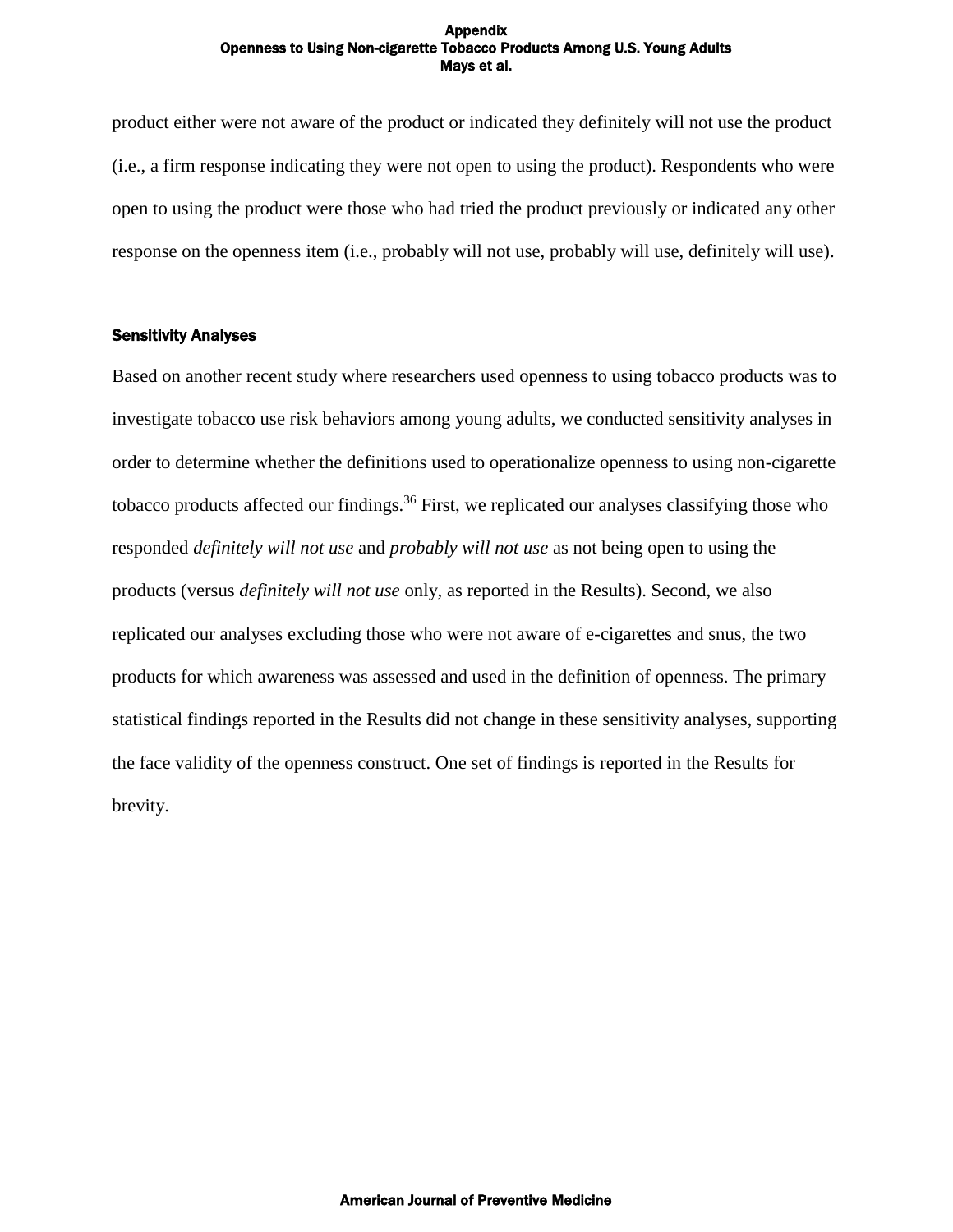|                                                                                                                                                                                                                                                 |           |                     |               |                              |                   |               |           |                     |               | Appendix Table 1. Bivariate Associations With Openness to Use Non-Cigarette Tobacco Products, National Adult Tobacco Survey 2012-2013 |                     |               |           |                     |               |           |                     |               |
|-------------------------------------------------------------------------------------------------------------------------------------------------------------------------------------------------------------------------------------------------|-----------|---------------------|---------------|------------------------------|-------------------|---------------|-----------|---------------------|---------------|---------------------------------------------------------------------------------------------------------------------------------------|---------------------|---------------|-----------|---------------------|---------------|-----------|---------------------|---------------|
| Open to using                                                                                                                                                                                                                                   |           | Cigar products      |               | <b>Electronic cigarettes</b> |                   |               | Hookah    |                     |               | Pipe tobacco                                                                                                                          |                     |               |           | Chew, snuff, dip    |               |           | <b>Snus</b>         |               |
|                                                                                                                                                                                                                                                 | Open      | Not                 |               | Open                         | Not               |               | Open      | Not                 |               | Open                                                                                                                                  | Not                 |               | Open      | Not                 |               | Open      | Not                 |               |
|                                                                                                                                                                                                                                                 | $N=1,132$ | open<br>$N = 3,878$ | $p-$<br>value | $N=1,499$                    | open<br>$N=4,053$ | $p-$<br>value | $N=1,733$ | open<br>$N = 3,378$ | $p-$<br>value | $N = 730$                                                                                                                             | open<br>$N = 5,037$ | $p-$<br>value | $N = 499$ | open<br>$N = 5,103$ | $p-$<br>value | $N = 716$ | open<br>$N = 5,129$ | $p-$<br>value |
| <b>Demographics</b>                                                                                                                                                                                                                             |           |                     |               |                              |                   |               |           |                     |               |                                                                                                                                       |                     |               |           |                     |               |           |                     |               |
| Gender                                                                                                                                                                                                                                          |           |                     | < 0.001       |                              |                   | < 0.001       |           |                     | $0.001$       |                                                                                                                                       |                     | < 0.001       |           |                     | < 0.001       |           |                     | < 0.001       |
| Male                                                                                                                                                                                                                                            | 69.2      | 59.9                |               | 62.0                         | 45.9              |               | 56.5      | 46.4                |               | 76.6                                                                                                                                  | 46.7                |               | 83.7      | 45.5                |               | 82.6      | 46.6                |               |
| Female                                                                                                                                                                                                                                          | 30.8      | 40.1                |               | 38.0                         | 54.1              |               | 43.5      | 53.6                |               | 23.4                                                                                                                                  | 53.3                |               | 16.3      | 54.5                |               | 17.3      | 53.4                |               |
| Race/Ethnicity                                                                                                                                                                                                                                  |           |                     | < 0.001       |                              |                   | < 0.001       |           |                     | 0.037         |                                                                                                                                       |                     | 0.003         |           |                     | < 0.001       |           |                     | < 0.001       |
| Non-Hispanic                                                                                                                                                                                                                                    |           |                     |               |                              |                   |               | 58.4      | 53.0                |               | 57.1                                                                                                                                  | 55.3                |               | 63.2      | 54.0                |               | 73.8      | 53.2                |               |
| white                                                                                                                                                                                                                                           | 60.9      | 52.9                |               | 61.3                         | 52.7              |               |           |                     |               |                                                                                                                                       |                     |               |           |                     |               |           |                     |               |
| Non-Hispanic                                                                                                                                                                                                                                    |           |                     |               |                              |                   |               | 10.2      | 12.4                |               | 6.2                                                                                                                                   | 11.8                |               | 5.0       | 11.9                |               | 2.1       | 12.1                |               |
| black                                                                                                                                                                                                                                           | 7.2       | 12.1                |               | 7.6                          | 12.8              |               |           |                     |               |                                                                                                                                       |                     |               |           |                     |               |           |                     |               |
| Hispanic                                                                                                                                                                                                                                        | 20.5      | 21.7                |               | 17.8                         | 21.8              |               | 19.2      | 21.5                |               | 23.6                                                                                                                                  | 20.3                |               | 18.1      | 21.3                |               | 12.9      | 21.8                |               |
| Other group or                                                                                                                                                                                                                                  |           |                     |               |                              |                   |               | 12.2      | 13.0                |               | 13.0                                                                                                                                  | 12.7                |               | 13.6      | 12.7                |               | 11.2      | 12.9                |               |
| unknown                                                                                                                                                                                                                                         | 11.4      | 13.3                |               | 13.5                         | 12.6              |               |           |                     |               |                                                                                                                                       |                     |               |           |                     |               |           |                     |               |
| Age                                                                                                                                                                                                                                             |           |                     | 0.932         |                              |                   | 0.589         |           |                     | 0.777         |                                                                                                                                       |                     | < 0.001       |           |                     | 0.593         |           |                     | 0.220         |
| 18-24 years                                                                                                                                                                                                                                     | 59.5      | 59.6                |               | 60.8                         | 59.8              |               | 58.2      | 57.7                |               | 69.1                                                                                                                                  | 58.8                |               | 58.8      | 60.3                |               | 62.9      | 60.0                |               |
| $25-29$ years                                                                                                                                                                                                                                   | 40.5      | 40.4                |               | 39.2                         | 40.2              |               | 41.8      | 42.3                |               | 30.9                                                                                                                                  | 41.2                |               | 41.2      | 39.7                |               | 37.1      | 40.0                |               |
| Education                                                                                                                                                                                                                                       |           |                     | 0.215         |                              |                   | < 0.001       |           |                     | < 0.001       |                                                                                                                                       |                     | 0.011         |           |                     | 0.015         |           |                     | 0.001         |
| <high school<="" td=""><td>11.5</td><td>12.6</td><td></td><td>13.7</td><td>12.1</td><td></td><td>8.0</td><td>15.9</td><td></td><td>16.3</td><td>12.0</td><td></td><td>15.3</td><td>12.0</td><td></td><td>13.0</td><td>12.5</td><td></td></high> | 11.5      | 12.6                |               | 13.7                         | 12.1              |               | 8.0       | 15.9                |               | 16.3                                                                                                                                  | 12.0                |               | 15.3      | 12.0                |               | 13.0      | 12.5                |               |
| High school                                                                                                                                                                                                                                     |           |                     |               |                              |                   |               | 32.9      | 35.2                |               | 34.7                                                                                                                                  | 34.0                |               | 38.4      | 32.2                |               | 39.2      | 33.2                |               |
| diploma or                                                                                                                                                                                                                                      | 36.3      | 33.5                |               | 35.2                         | 32.4              |               |           |                     |               |                                                                                                                                       |                     |               |           |                     |               |           |                     |               |
| equivalent                                                                                                                                                                                                                                      |           |                     |               |                              |                   |               |           |                     |               |                                                                                                                                       |                     |               |           |                     |               |           |                     |               |
| Some college                                                                                                                                                                                                                                    | 35.2      | 33.9                |               | 36.7                         | 33.7              |               | 35.4      | 32.1                |               | 34.5                                                                                                                                  | 34.3                |               | 32.1      | 34.9                |               | 35.3      | 34.3                |               |
| College degree+                                                                                                                                                                                                                                 | 17.0      | 19.9                |               | 14.4                         | 21.8              |               | 23.7      | 16.7                |               | 14.5                                                                                                                                  | 19.6                |               | 14.1      | 19.8                |               | 12.5      | 20.0                |               |
| Marital status                                                                                                                                                                                                                                  |           |                     | 0.331         |                              |                   | 0.036         |           |                     | 0.466         |                                                                                                                                       |                     | < 0.001       |           |                     | 0.134         |           |                     | 0.023         |
| Married/Partner                                                                                                                                                                                                                                 | 32.3      | 30.5                |               | 32.5                         | 29.0              |               | 31.5      | 32.7                |               | 24.0                                                                                                                                  | 31.5                |               | 33.7      | 29.8                |               | 30.1      | 30.4                |               |
| Unmarried                                                                                                                                                                                                                                       | 67.7      | 69.5                |               | 67.5                         | 71.0              |               | 68.5      | 67.3                |               | 75.9                                                                                                                                  | 68.4                |               | 66.3      | 70.2                |               | 69.9      | 69.6                |               |
| Household income                                                                                                                                                                                                                                |           |                     | 0.106         |                              |                   | 0.639         |           |                     | < 0.001       |                                                                                                                                       |                     | 0.051         |           |                     | 0.664         |           |                     | 0.046         |
| $<$ \$30,000                                                                                                                                                                                                                                    | 18.5      | 19.4                |               | 19.4                         | 19.3              |               | 17.8      | 20.8                |               | 16.4                                                                                                                                  | 19.6                |               | 17.4      | 19.6                |               | 21.5      | 19.3                |               |
| \$30,000-\$49,999                                                                                                                                                                                                                               | 22.5      | 23.2                |               | 23.6                         | 22.4              |               | 22.6      | 23.7                |               | 21.6                                                                                                                                  | 23.3                |               | 20.8      | 23.2                |               | 19.0      | 23.2                |               |
| \$50,000-\$69,999                                                                                                                                                                                                                               | 15.3      | 14.2                |               | 14.7                         | 14.0              |               | 14.9      | 14.0                |               | 15.4                                                                                                                                  | 14.0                |               | 15.2      | 14.0                |               | 13.4      | 14.2                |               |
| \$70,000-\$99,999                                                                                                                                                                                                                               | 12.8      | 12.1                |               | 13.4                         | 12.4              |               | 14.4      | 11.4                |               | 14.1                                                                                                                                  | 12.3                |               | 14.7      | 12.3                |               | 15.2      | 12.2                |               |
| $\geq$ \$100,000                                                                                                                                                                                                                                | 14.1      | 11.0                |               | 11.1                         | 12.8              |               | 15.7      | 9.5                 |               | 16.1                                                                                                                                  | 11.9                |               | 12.9      | 12.1                |               | 14.8      | 12.1                |               |
| Refused, don't                                                                                                                                                                                                                                  |           |                     |               |                              |                   |               | 14.5      | 20.6                |               | 16.4                                                                                                                                  | 18.8                |               | 18.9      | 18.9                |               | 16.1      | 19.0                |               |
| know, missing                                                                                                                                                                                                                                   | 16.7      | 20.0                |               | 17.9                         | 19.1              |               |           |                     |               |                                                                                                                                       |                     |               |           |                     |               |           |                     |               |
| <b>Cigarette smoking</b>                                                                                                                                                                                                                        |           |                     |               |                              |                   |               |           |                     | $0.001$       |                                                                                                                                       |                     | < 0.001       |           |                     | < 0.001       |           |                     | < 0.001       |
| status                                                                                                                                                                                                                                          |           |                     | $0.001$       |                              |                   | < 0.001       |           |                     |               |                                                                                                                                       |                     |               |           |                     |               |           |                     |               |
| Never smoker                                                                                                                                                                                                                                    | 16.1      | 53.6                |               | 10.5                         | 55.2              |               | 21.4      | 55.1                |               | 21.1                                                                                                                                  | 43.9                |               | 14.6      | 44.4                |               | 6.6       | 45.0                |               |
| Non-current ever                                                                                                                                                                                                                                |           |                     |               |                              |                   |               | 38.0      | 22.9                |               | 22.9                                                                                                                                  | 29.4                |               | 19.9      | 29.5                |               | 17.7      | 30.2                |               |
| smoker                                                                                                                                                                                                                                          | 26.9      | 29.1                |               | 24.2                         | 32.2              |               |           |                     |               |                                                                                                                                       |                     |               |           |                     |               | 144       | 1596                |               |
| Current smoker                                                                                                                                                                                                                                  | 38.9      | 10.8                |               | 50.4                         | 5.7               |               | 27.1      | 15.2                |               | 45.9                                                                                                                                  | 18.0                |               | 46.6      | 18.6                |               | 57.7      | 17.0                |               |
| Former smoker                                                                                                                                                                                                                                   | 18.0      | 6.5                 |               | 14.8                         | 6.8               |               | 13.5      | 6.8                 |               | 10.0                                                                                                                                  | 8.7                 |               | 18.9      | 7.5                 |               | 18.0      | 7.7                 |               |
| Use of any other                                                                                                                                                                                                                                |           |                     |               |                              |                   |               |           |                     |               |                                                                                                                                       |                     |               |           |                     |               |           |                     |               |
| non-cigarette                                                                                                                                                                                                                                   |           |                     | < 0.001       |                              |                   | < 0.001       |           |                     | < 0.001       |                                                                                                                                       |                     | < 0.001       |           |                     | < 0.001       |           |                     | < 0.001       |
| product                                                                                                                                                                                                                                         |           |                     |               |                              |                   |               |           |                     |               |                                                                                                                                       |                     |               |           |                     |               |           |                     |               |
| Yes                                                                                                                                                                                                                                             | 72.8      | 32.1                |               | 70.8                         | 32.8              |               | 51.8      | 23.7                |               | 79.5                                                                                                                                  | 45.4                |               | 91.9      | 44.7                |               | 77.7      | 45.2                |               |
| N <sub>0</sub>                                                                                                                                                                                                                                  | 27.2      | 67.8                |               | 29.2                         | 67.1              |               | 48.2      | 76.3                |               | 20.5                                                                                                                                  | 54.6                |               | 8.1       | 55.3                |               | 22.3      | 54.8                |               |
| <b>Industry promotions</b>                                                                                                                                                                                                                      |           |                     | < 0.001       |                              |                   | < 0.001       |           |                     | < 0.001       |                                                                                                                                       |                     | < 0.001       |           |                     | < 0.001       |           |                     | < 0.001       |
| Received any                                                                                                                                                                                                                                    |           |                     |               |                              |                   |               | 27.1      | 17.0                |               | 36.1                                                                                                                                  | 20.7                |               | 39.4      | 20.0                |               | 49.7      | 19.3                |               |
| promotion                                                                                                                                                                                                                                       | 35.0      | 15.6                |               | 41.6                         | 12.6              |               |           |                     |               |                                                                                                                                       |                     |               |           |                     |               |           |                     |               |
| No promotions                                                                                                                                                                                                                                   | 65.0      | 84.4                |               | 58.4                         | 87.4              |               | 72.9      | 83.0                |               | 63.9                                                                                                                                  | 79.3                |               | 60.6      | 80.0                |               | 50.3      | 80.7                |               |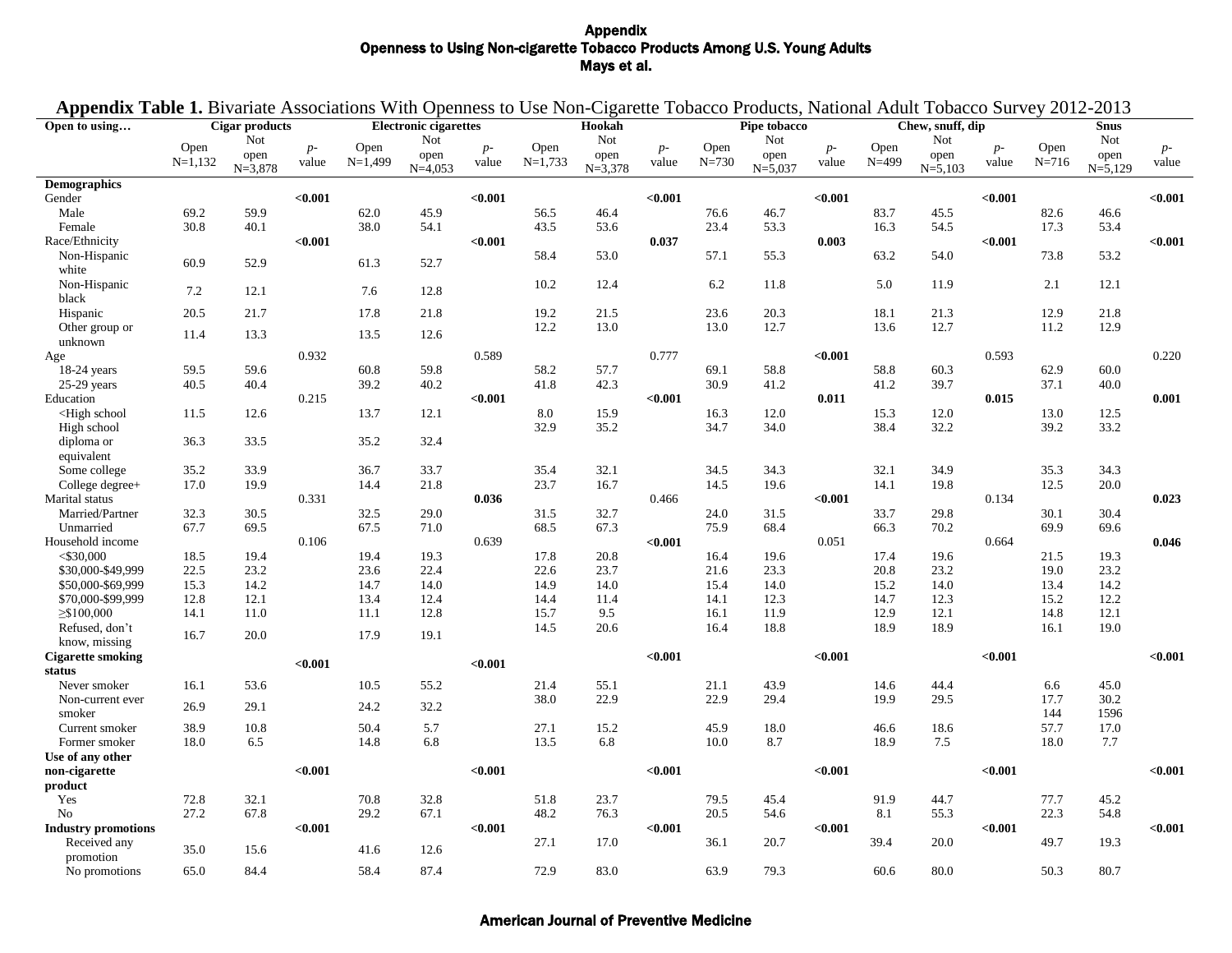| <b>Perceived harms</b> |        |               |         |                |                 |         |                          |          |       |        |        |         |        |         |         |        |        |         |
|------------------------|--------|---------------|---------|----------------|-----------------|---------|--------------------------|----------|-------|--------|--------|---------|--------|---------|---------|--------|--------|---------|
| (Mean, SE)             |        |               |         |                |                 |         |                          |          |       |        |        |         |        |         |         |        |        |         |
| Cigarettes are         | 2.6    | 27            |         |                |                 |         | າ າ<br>$\mathcal{L}$ . I | ົ<br>۷., |       | ر. ت   |        |         | 2.6    | 2.6     |         | 2.6    | 2.6    |         |
| addictive (range 1-    | (0.02) | ، ،<br>(0.01) | < 0.001 | ر. ے<br>(0.02) | ، ، ،<br>(0.01) | < 0.001 | (0.02)                   | (0.01)   | 0.645 | (0.03) | (0.01) | < 0.001 | (0.03) | (0.01)  | .114    | (0.03) | (0.01) | 0.322   |
| Cigarettes are         | 2.8    | 2.9           |         | 2.8            | 2.9             |         | 2.8                      | 2.9      |       | 2.8    | 2.9    |         | 2.8    | 2.9     | < 0.001 | 2.8    | 2.9    |         |
| harmful (range 1-      | (0.01) | (0.01)        | < 0.001 | (0.01)         | (0.01)          | < 0.001 | (0.01)                   | (0.01)   | 0.022 | (0.02) | (0.01) | <0.001  | (0.02) | (0.005) |         | (0.02) | (0.01) | < 0.001 |
|                        |        |               |         |                |                 |         |                          |          |       |        |        |         |        |         |         |        |        |         |

*Note:* Boldface indicates statistical significance (*p*<0.05). Weighted column percent is displayed unless otherwise indicated. Current users of each product are excluded from the product-specific analyses. Some percentages do not sum to 100% due to rounding.